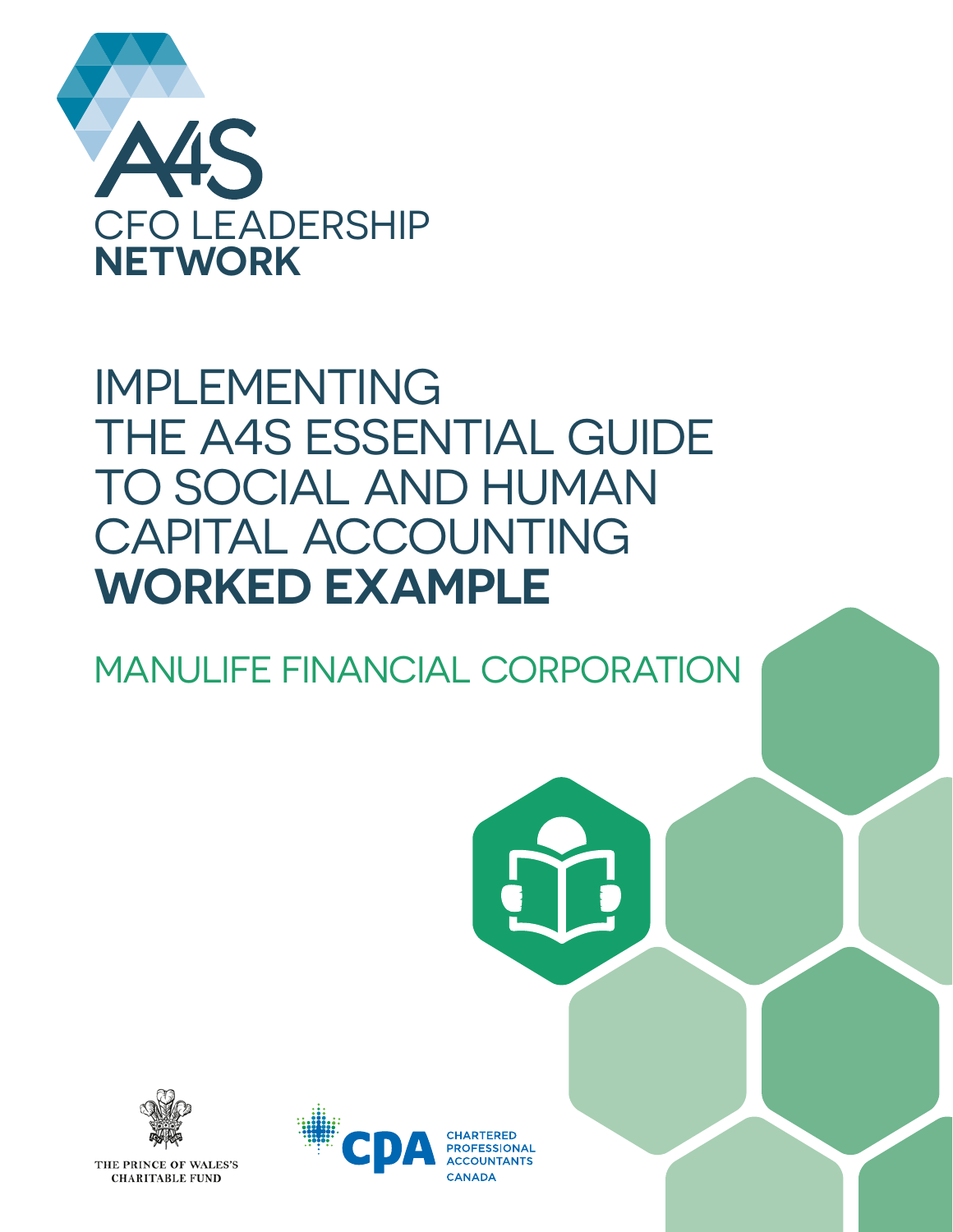# THE CANADIAN CHAPTER OF THE A4S CFO LEADERSHIP NETWORK CFO MEMBERS

The Prince's Accounting for Sustainability Project (A4S) was established by HRH The Prince of Wales in 2004 to convene senior leaders in the finance, accounting and investor communities to catalyse a fundamental shift towards resilient business models and a sustainable economy.

In March 2017, the Canadian Chapter of the A4S Chief Financial Officer Leadership Network was launched in partnership with CPA Canada. The A4S CFO Leadership Network is a global network that brings together a group of leading CFOs from large organizations seeking to embed the management of environmental and social issues into business strategy and processes, and is currently the only Network of its kind.

For its first project, the Canadian Chapter members implemented learnings from the A4S Essential Guide to Social and Human Capital Accounting, which was published in May 2017 and is available on the A4S website.

Patrice Impey (co-chair), Chief Financial Officer and General Manager of Finance, Risk, and Supply Chain Management, City of Vancouver

**Brian Lawson (co-chair)**, Managing Partner and Chief Financial Officer, Brookfield Asset Management

Lawrence Davis, Senior Vice President, Finance, BCI

**Doug French, Executive Vice President and Chief Financial Officer, Telus** 

Karen Higgins, Executive Vice President, Finance and Chief Financial Officer, The Co-operators Group

David McGraw, Chief Financial Officer, Ontario Teachers' Pension Plan

**Victor Pang**, Chief Financial Officer, Vancouver Fraser Port Authority (VFPA)

Maarika Paul, Chief Financial Officer, Caisse de depot du placement Quebec

**Jocelyn Perry**, Executive Vice President and Chief Financial Officer, Fortis Inc.

Jonathan Simmons, Chief Financial Officer, OMERS

Pamela Steer, Former Chief Financial Officer, Workplace Safety and Insurance Board (WSIB) and Chief Financial Officer, Payments Canada

Philip Witherington, Chief Financial Officer, Manulife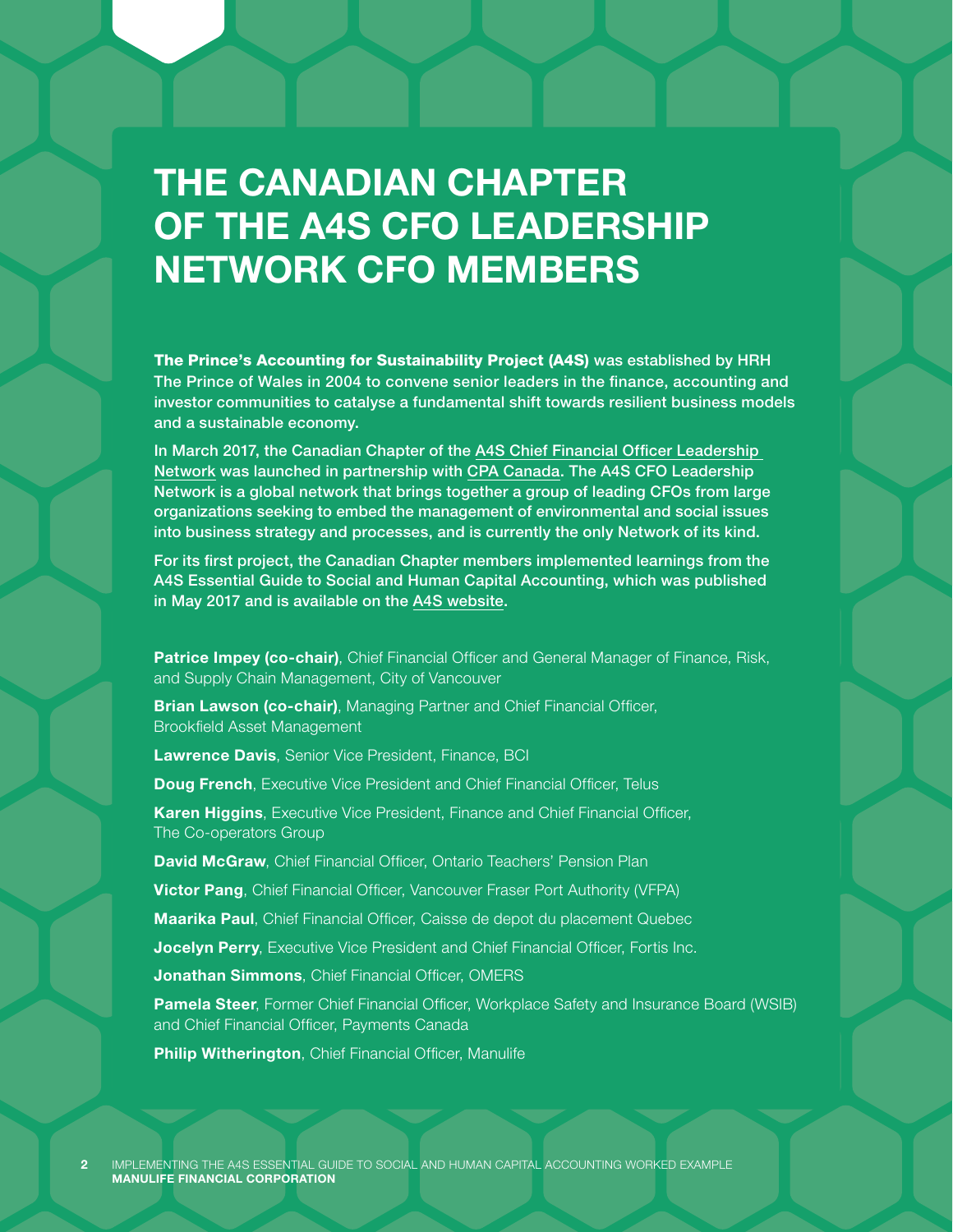

# MANULIFE FINANCIAL CORPORATION

Rapid advances in technology are fundamentally changing the financial services industry. At Manulife, we have set a bold ambition to become the most digital, customer centric global company in our industry. We need to transform our business to ensure that we deliver digital, customer focused solutions and services. Our people are at the heart of this digital transformation, and investing in them – building up our human capital – is vital to ensure that they are equipped with the skills needed to respond.

This worked example sets out a methodology to quantify the benefits to our staff of our investment in technology training. Our work on measurement of human capital investment was inspired by our involvement with the A4S CFO Leadership Network and the A4S Essential Guide to Social and Human Capital Accounting. We applied this guidance to our investment in technology training as a first step towards valuing human capital more fully. The approach adds quantitative rigour to decision making processes and supports our belief in the importance of investing in people. As we continue our transformation, I look forward to demonstrating the long term value this creates for Manulife, our people and the wider community.

Philip Witherington, Chief Financial Officer, Manulife Financial Corporation

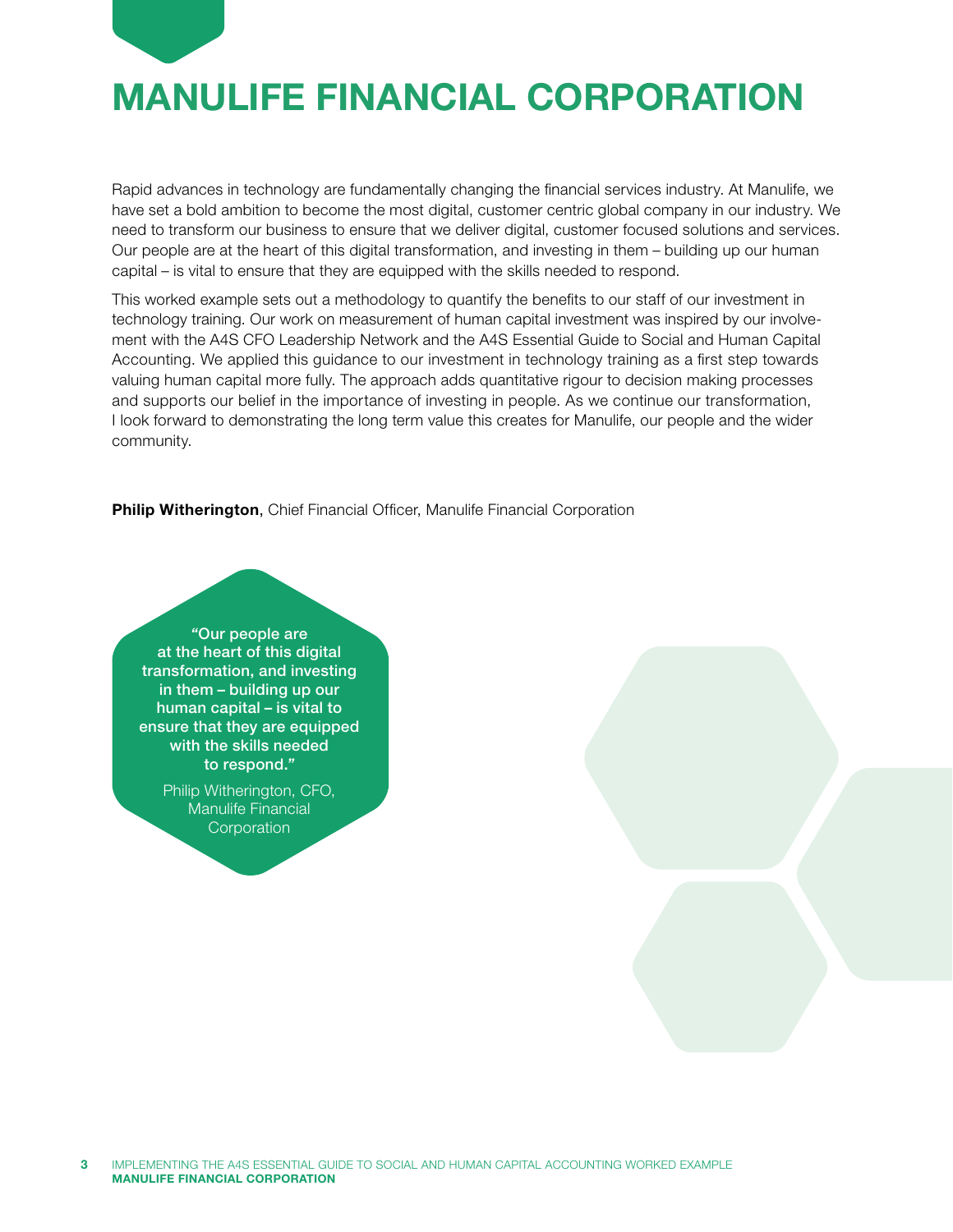

## WHAT

Manulife is a leading international financial services group that helps people make their decisions easier and lives better. We provide financial advice, insurance, as well as wealth and asset management solutions for individuals, groups and institutions. We are a knowledge based, intellect intensive industry, and our people are one of our key capitals.

As Manulife is undergoing a transformation to become a digital, customer centric organization, we are addressing the skills gap through the technology training program delivered within this transformation. As part of this transformation, we wanted to demonstrate that investment in our talent increases the value of our human capital over time.

## **WHY**

Through our technology training program, our target is to gain a substantial number of upskilled tech nology employees over the next several years through the combination of external recruitment and an immersive software engineering incubator.

## **HOW**

We initiated a pilot valuation to estimate the human capital value from this specific training program. We took the employees' perspective, meaning we measured the value accruing to our employees in the form of upgraded skillsets that enhance earnings power. The Finance team led the project and engaged partners on the Human Resources, Analytics and Technology teams. We are sharing the learnings we have accrued at the end of this baseline valuation exercise. And, as such, in this worked example, we are sharing the methodology we created and will use to measure the effectiveness of the program once it is rolled out.

The valuation uses a framework based on an income based approach to estimate the earning power that accrues to the employees from upskilling:

#### Return on investment in training, the employee's economic perspective



IMPLEMENTING THE A4S ESSENTIAL GUIDE TO SOCIAL AND HUMAN CAPITAL ACCOUNTING WORKED EXAMPLE MANULIFE FINANCIAL CORPORATION 4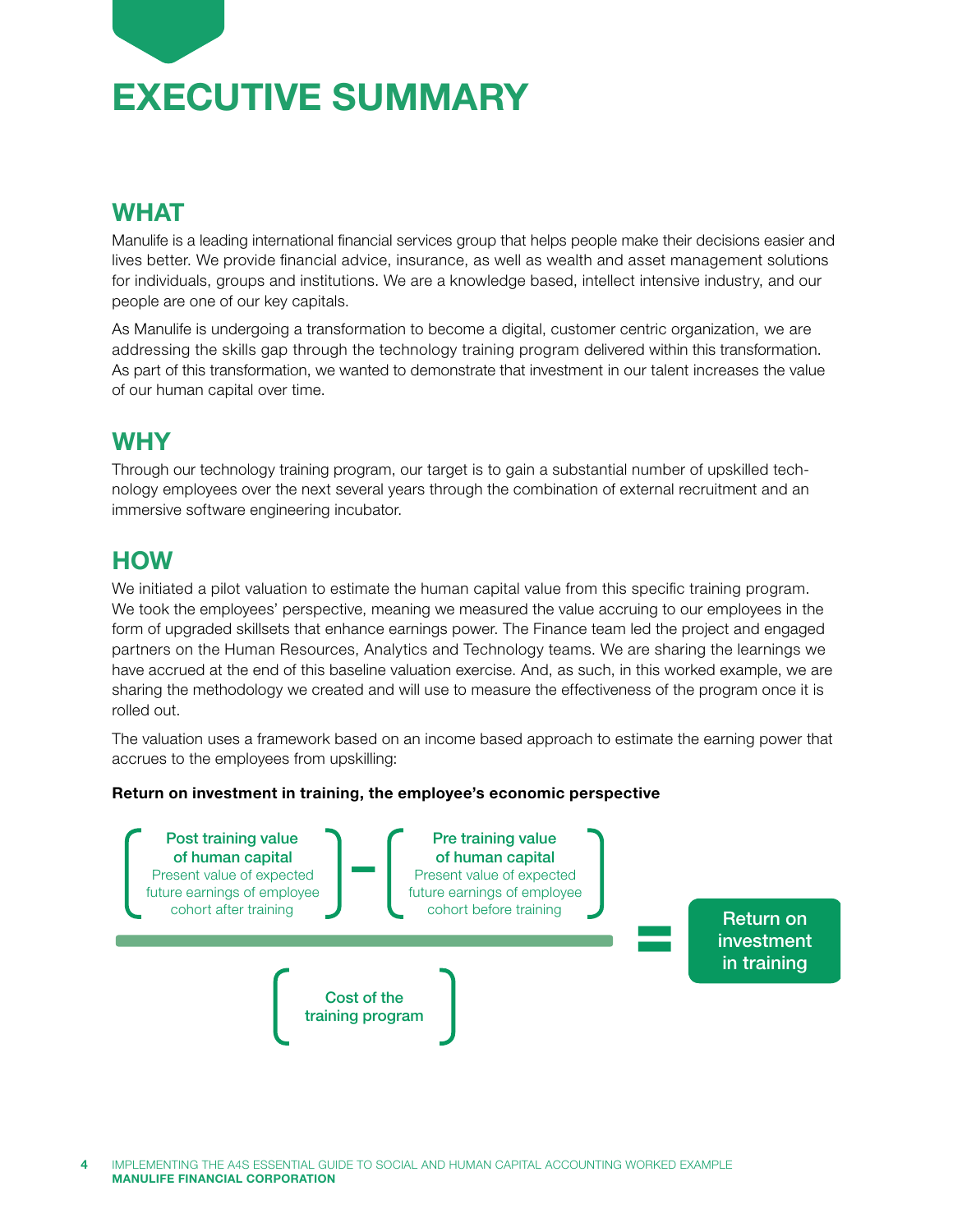

### NEXT STEPS

Upon completion of the training program, we will use the actual post training income figures to recalculate the human capital value and to estimate the return on investment from the training program. We will also combine the findings with traditional / existing productivity metrics to illuminate the value of human capital that accrues not only to the employee, but also the organization.



5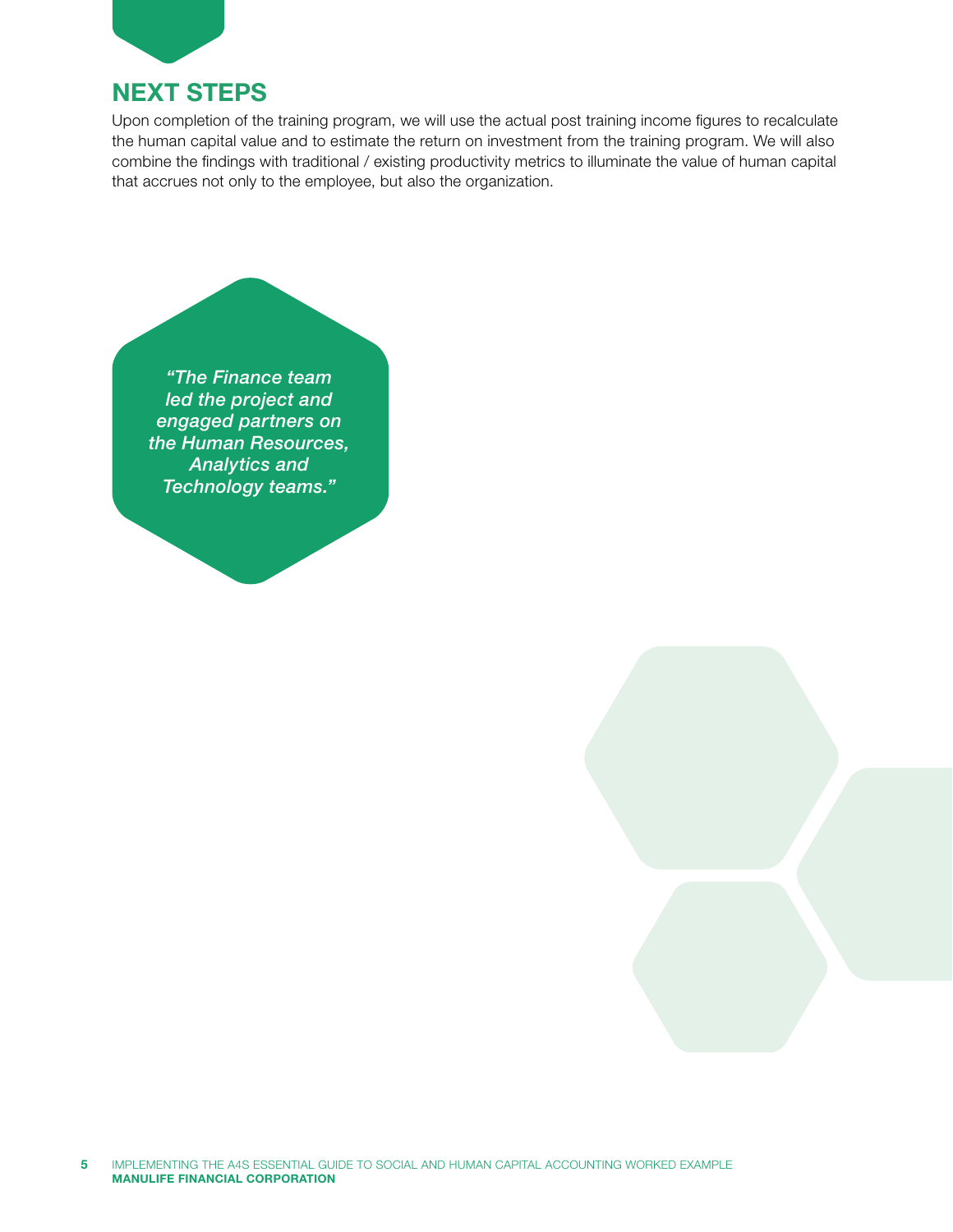

# BACKGROUND AND CONTEXT

## ABOUT MANULIFE FINANCIAL CORPORATION

Manulife Financial Corporation is a leading international financial services group that helps people make their decisions easier and lives better. We operate primarily as John Hancock in the United States and Manulife elsewhere. We provide financial advice, insurance, as well as wealth and asset manage ment solutions for individuals, groups and institutions. At the end of 2018, we had more than 34,000 employees, over 82,000 agents, and thousands of distribution partners, serving almost 28 million customers. As of June 30, 2019, we had over \$1.1 trillion (US\$877 billion) in assets under management and administration, and in the previous 12 months we made \$29.4 billion in payments to our customers. Our principal operations in Asia, Canada and the United States are where we have served customers for more than 100 years. With our global headquarters in Toronto, Canada, we trade as 'MFC' on the Toronto, New York, and the Philippine stock exchanges and under '945' in Hong Kong.

## ABOUT PEOPLE AT MANULIFE

We are a knowledge based, intellect intensive industry, and human capital is our key capital. At the end of 2018, we had more than 34,000 employees, over 82,000 agents, and thousands of distribution partners, serving almost 28 million customers.

## ISSUE DESCRIPTION

As Manulife is undergoing a transformation to become a digital, customer centric organization, we are addressing the skills gap through the technology training program delivered within this transformation. Our target is to gain a substantial number of upskilled technology employees over the next several years through the combination of external recruitment and an immersive software engineering incubator.

The following highlights key challenges we face with respect to our changing environment:



The new training program allows us to transition away from traditional manual processes prevalent in the insurance sector, such as data entry, enabling more rapid development of digital solutions that capture and enhance customer experience.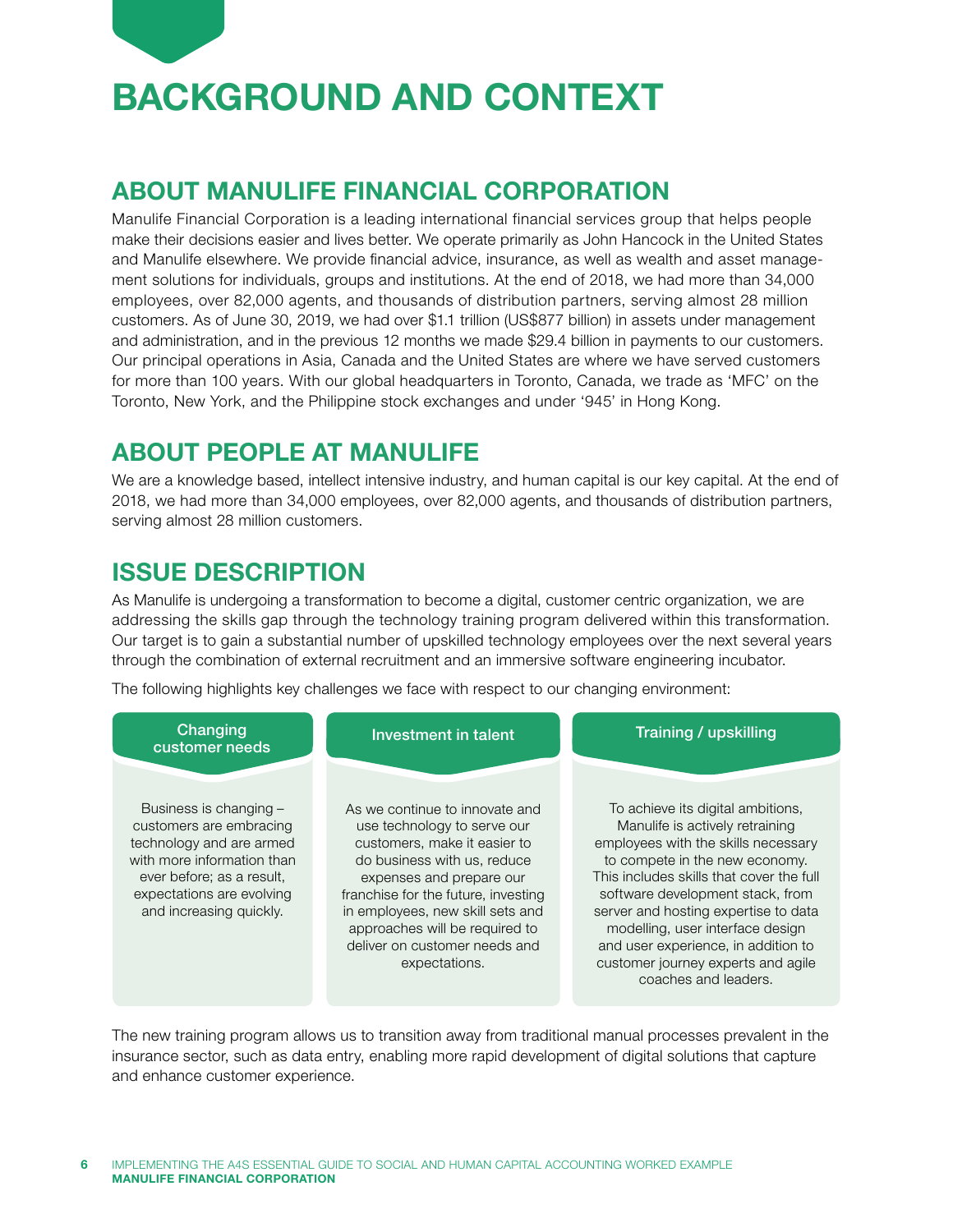

## TRIGGER FOR ACTION

We believe that defining, measuring and managing our human capital will enable us to keep our people engaged, retain key employees and attract new talent. The quality of our human capital is critical to our long term success.

The Manulife human capital valuation is inspired by our Chief Financial Officer's commitment to sustain ability leadership with The Prince of Wales's Accounting for Sustainability (A4S) Project. Our valuation project is an integral part of the drive to help management address environmental and socioeconomic challenges through the quantification of nonmonetary capitals – human, social and natural.

*"The quality of our human capital is critical to our long term success."*

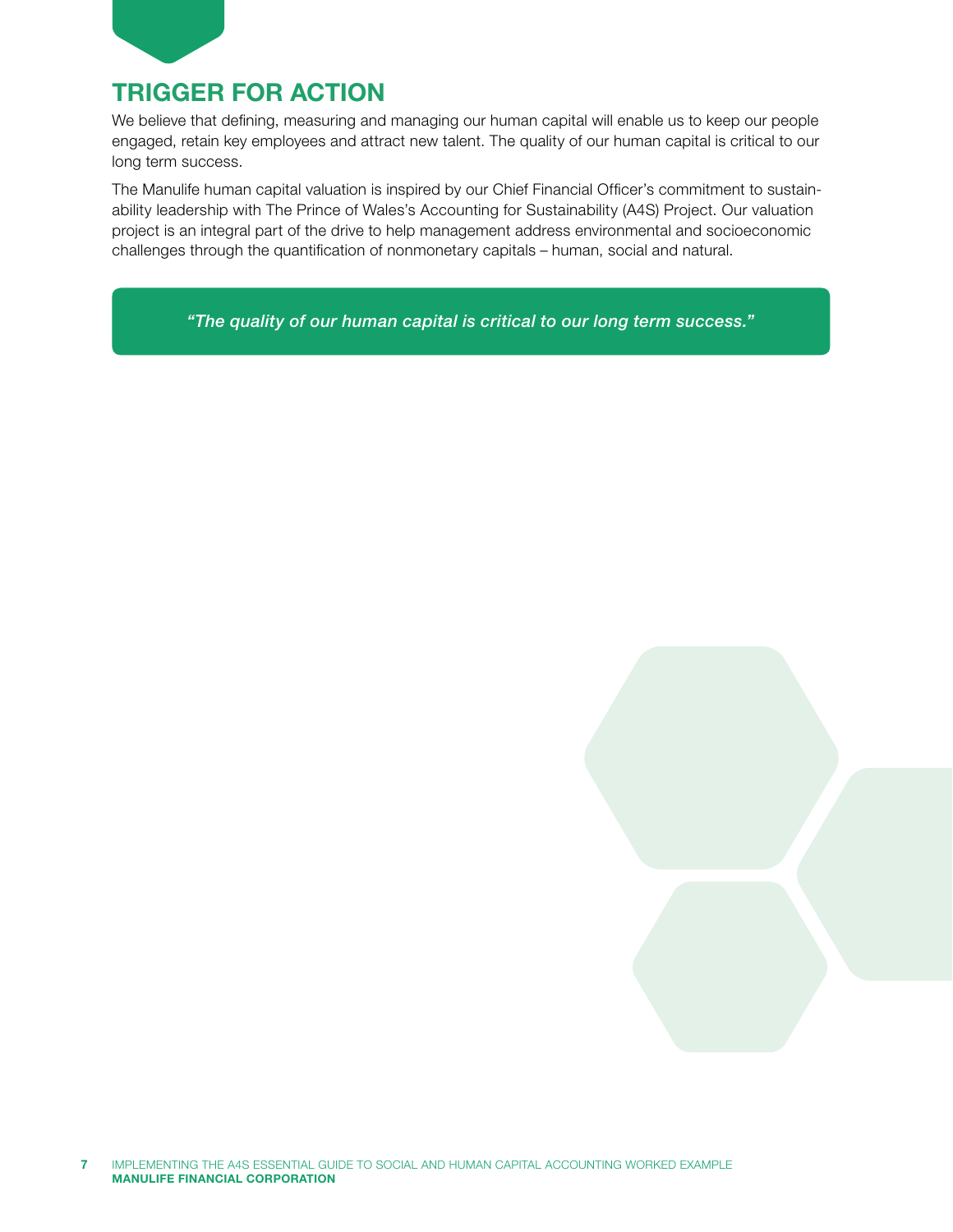

The traditional measurement of human capital in economics focuses on productivity, where long term growth in productivity depends on investment in human capital. Analogous to hard assets traded in the markets, the economic value of people is reflected in their earnings power. As such, we believe that the economic value of our employees' productivity is enhanced through training and development.

An organization's investment in talent, such as training and development programs, increases the value of human capital over time. This value accrues to:

- 1. employees, in the form of upgraded skillsets which enhances earnings power;
- 2. the organization, in the form of greater productivity, net of higher compensation paid to employees; and
- 3. overall society, in the form of stronger economic growth.



The purpose of this worked example is to demonstrate the proof of concept and to provide an analytical framework for evaluating the benefit to the individual, i.e., the value of the upgraded skillset to the employee that the employer has provided through training and development programs.

To determine the baseline value of our human capital, we used an income based approach adopted by the UK Office of National Statistics.<sup>1</sup> This valuation methodology has been tested by several companies, including SSE plc, the British utility company and member of the A4S CFO Leadership Network. Its case study is highlighted in the *A4S Essential Guide to Social and Human Capital Accounting*, 2 with further context and detail available in their *Valuing People – Understanding SSE's Human Capital*<sup>3</sup> publication.

<sup>1</sup> *Human Capital Estimates* – Office for National Statistics. Retrieved from [www.ons.gov.uk/](https://www.ons.gov.uk/peoplepopulationandcommunity/wellbeing/articles/humancapitalestimates/2015) [peoplepopulationandcommunity/wellbeing/articles/humancapitalestimates/2015](https://www.ons.gov.uk/peoplepopulationandcommunity/wellbeing/articles/humancapitalestimates/2015)

<sup>2</sup> *A4S Essential Guide to Social and Human Capital Accounting. SSE: Understanding the value of our human capital and the impact it has on business performance.* Pages 88–92. Retrieved from [www.accountingforsustainability.org/](https://www.accountingforsustainability.org/en/knowledge-hub/guides/social-and-human-capital.html) [en/knowledge-hub/guides/social-and-human-capital.html](https://www.accountingforsustainability.org/en/knowledge-hub/guides/social-and-human-capital.html)

<sup>3</sup> *Valuing People – Understanding SSE's Human Capital*. Retrieved from [http://sse.com/media/306295/](http://sse.com/media/306295/SSE-Human-Capital_Final_For-Web.pdf) [SSE-Human-Capital\\_Final\\_For-Web.pdf](http://sse.com/media/306295/SSE-Human-Capital_Final_For-Web.pdf)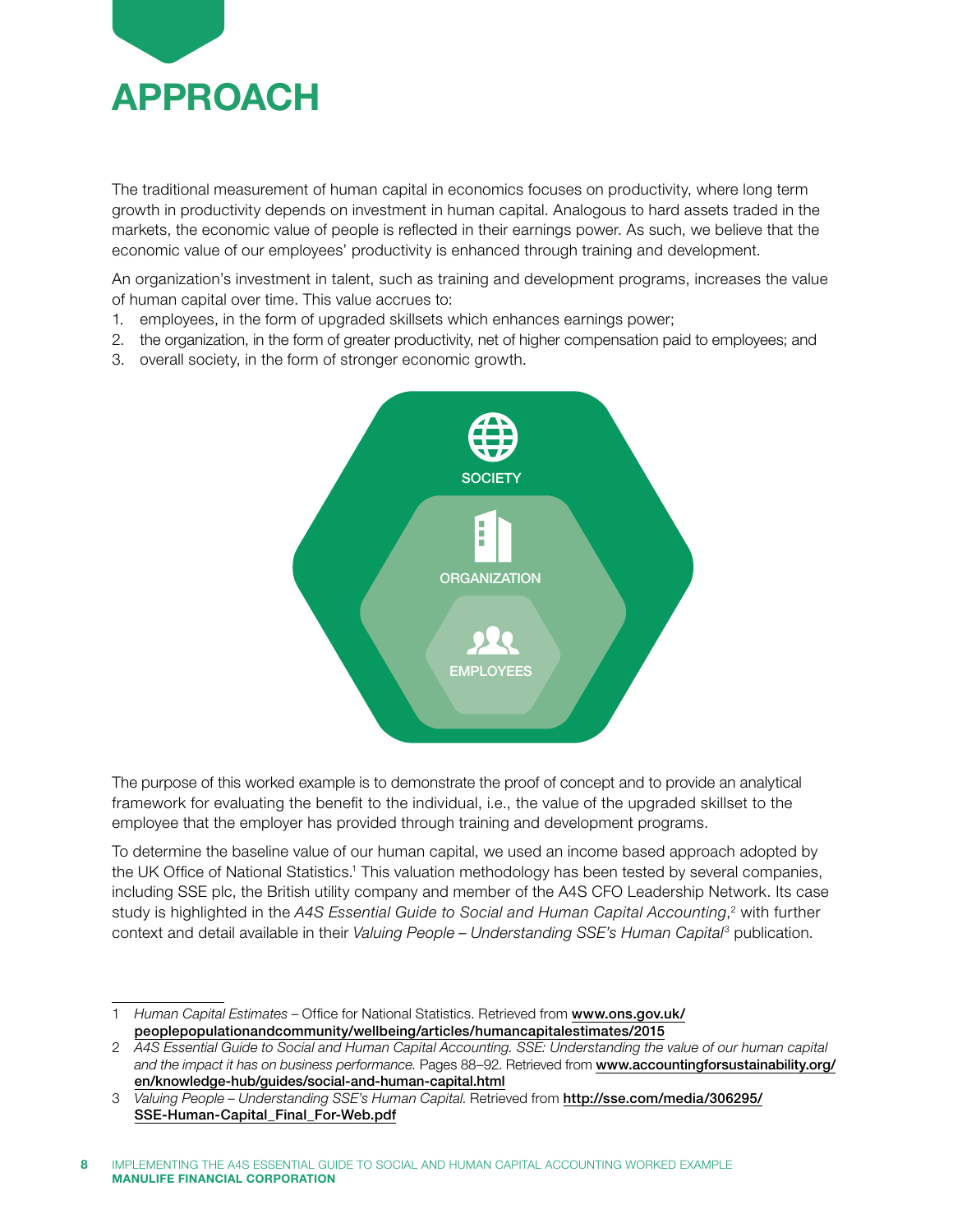

Following the economic income based approach, expected future earnings are a proxy for the economic value of our people's productive capacity. Namely, salary and bonuses are measures of employees' economic value. The following diagram summarizes the key components of our human capital valuation methodology:

#### Income based approach to economic valuation of human capital



#### Notes

- 1. Targeted bonus percentage to reflect individual contribution to the profit pool
- 2. Number of years used for projection = Retirement age Current age
- 3. Average salary growth rate per job level
- 4. Manulife's aggregate statistics
- 5. Weighted average cost of capital for the entire company

Using this valuation approach, it is possible to establish the baseline and calculate the return on investment for employee training programs. The following diagram shows the change in human capital value measured at the beginning and end of a training program, scaled to the investment amount.

#### Return on investment in training, the employee's economic perspective



Because the training program is new and evolving, we do not yet have the end values, i.e., the actual post training income figures. Upon the completion of the program, we will be equipped to estimate the return on investment into the training program. Ultimately, as data becomes available, we anticipate using the baseline valuation to track the growth in the value in Manulife's human capital, and the return on investment in people.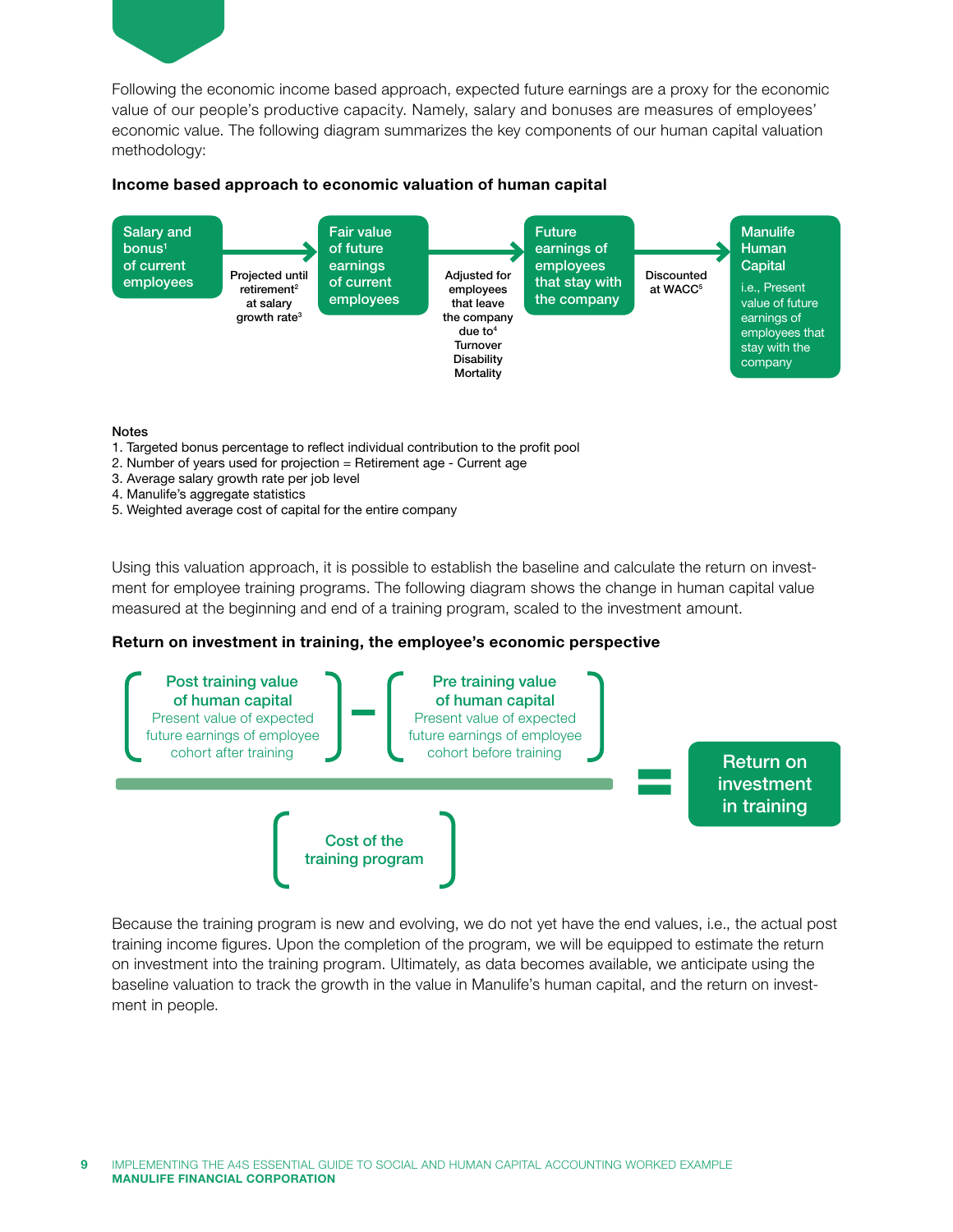

## MANULIFE'S PILOTED HUMAN CAPITAL VALUATION

The pilot's scope was the technological upskilling program. The Finance team was the owner and leader of the project and performed the valuation. We commenced with our Chief Financial Officer engaging internal stakeholders. We then worked together with our Human Resources partners and the Technology team to collect the data, pilot the valuation and interpret the results.

### INTERNAL ENGAGEMENT PROCESS

Our Chief Financial Officer played a key role to secure high level engagement with the Head of Human Resources. Subsequently, the Financial Planning and Analysis and Investor Relations teams that drive the Accounting for Sustainability program collaborated with the Human Resources and Data Analytics teams early in the process to define the approach and incorporate feedback by consensus.

#### DATA NEEDS

To arrive at the pre and post training human capital value, we leveraged our Workday Human Resources system, which was key to gathering comparable data for analysis.

In our first iteration, and to get the order of magnitude estimate, we used an analysis that was completed by HAYS<sup>4</sup> to classify jobs, setting job bands and levels. The data we initially used included the following:

- By job band: age, tenure, salary, bonus
- Aggregate statistics: retirement age, turnover / mortality / disability rates, cost of capital



Depending on the maturity of the company's compensation tracking systems, the total compensation could include health benefits.

Eventual valuation would need to use employee specific information, subject to confidentiality practices of the Human Resources team.

<sup>4</sup> HAYS Specialist Recruitment Canada. [www.hays.ca/about-hays/index.htm](http://www.hays.ca/about-hays/index.htm)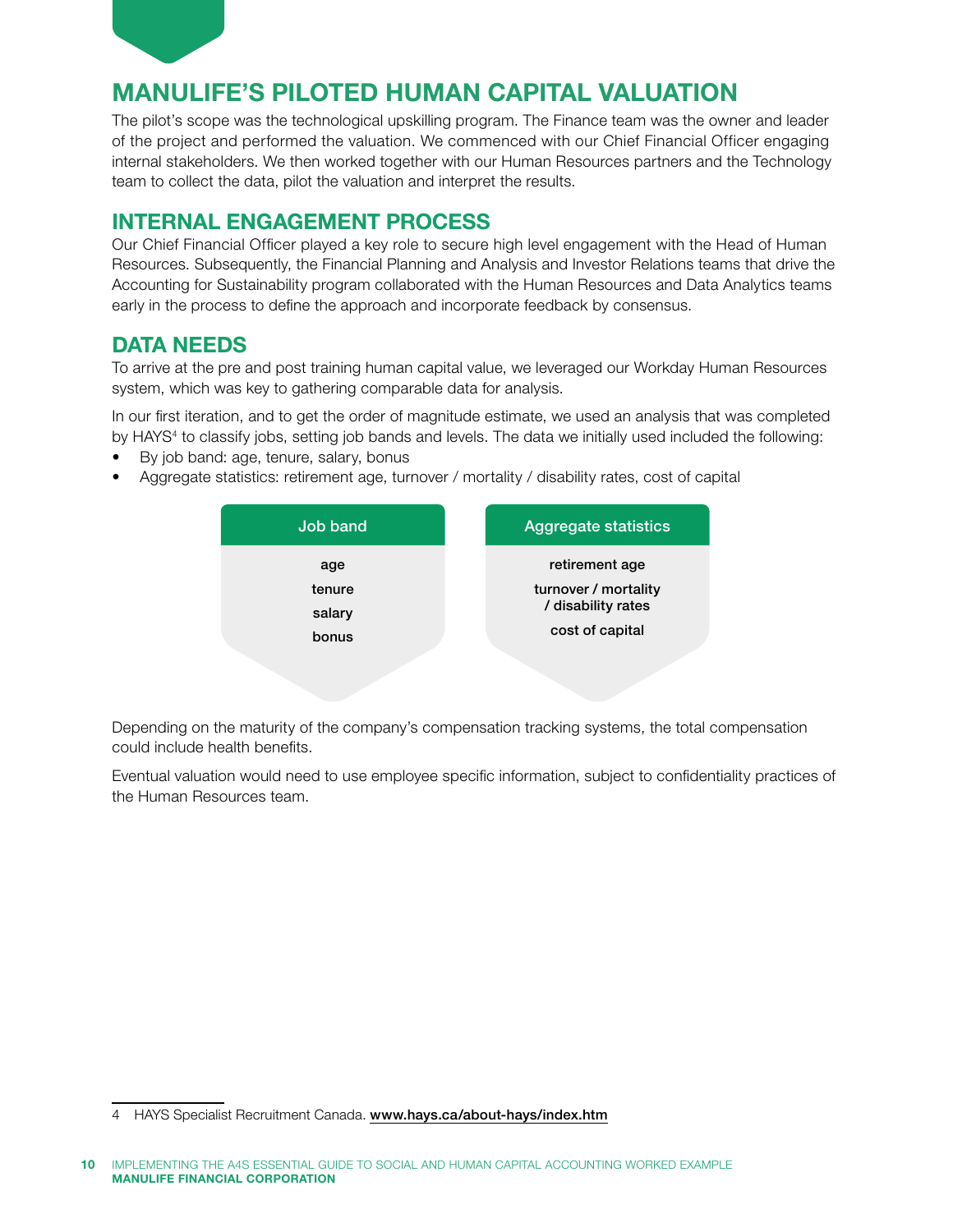

Training can be thought of in a range of higher to lower cost. This range can be measured (or grouped) as:

- Internal cost: on the lower end of the range, e.g., trainers' time plus cost of employee while in training
- External cost: on the higher end, e.g., a comparable external training program delivered as part of the transformation

| Internal cost                                                   | <b>External cost</b>                                                                       |
|-----------------------------------------------------------------|--------------------------------------------------------------------------------------------|
| Lower end of the range                                          | Higher end of the range                                                                    |
| e.g., trainers' time plus cost<br>of employee while in training | e.g., a comparable external<br>training program delivered<br>as part of the transformation |
|                                                                 |                                                                                            |

### NEXT STEPS – VALUE TO THE ENTERPRISE

For the valuation to be truly powerful, it needs to be combined with key performance indicators that measure the success of the training program. Therefore, we see the next iteration of the valuation, and by inference the return on investment, combine the employee perspective with traditional / existing productivity metrics to illuminate the value of human capital that accrues not only to the employee, but also the organization.

This is consistent with the economic notion of productivity, which is enhanced through the investment in human capital. This will allow us to track how the benefit from investment in training accrues not only to each employee, but also to the organization. We plan to use the following metrics over the course of the three year training program:

| <b>Key Performance Indicators</b>                                                              | <b>Description of the Measured Outcome</b>                               |
|------------------------------------------------------------------------------------------------|--------------------------------------------------------------------------|
| Number of individuals trained through the software<br>engineering incubator                    | Completion of the training program                                       |
| Number of Manulife trainers internally developed to<br>lead the software engineering incubator | Effectiveness of the program whereby trainees take<br>on trainers' roles |
| Percentage of engineering skilled resources<br>(of total in house Technology headcount)        | Upskilling of the workforce to support<br>digitization drive             |
| Percentage of employees that stay with the company<br>post training                            | Improvement in retention                                                 |
| Percentage engagement score                                                                    | Improvement in employee engagement                                       |
| Percentage spend on third party contractors                                                    | Production savings / cost avoidance                                      |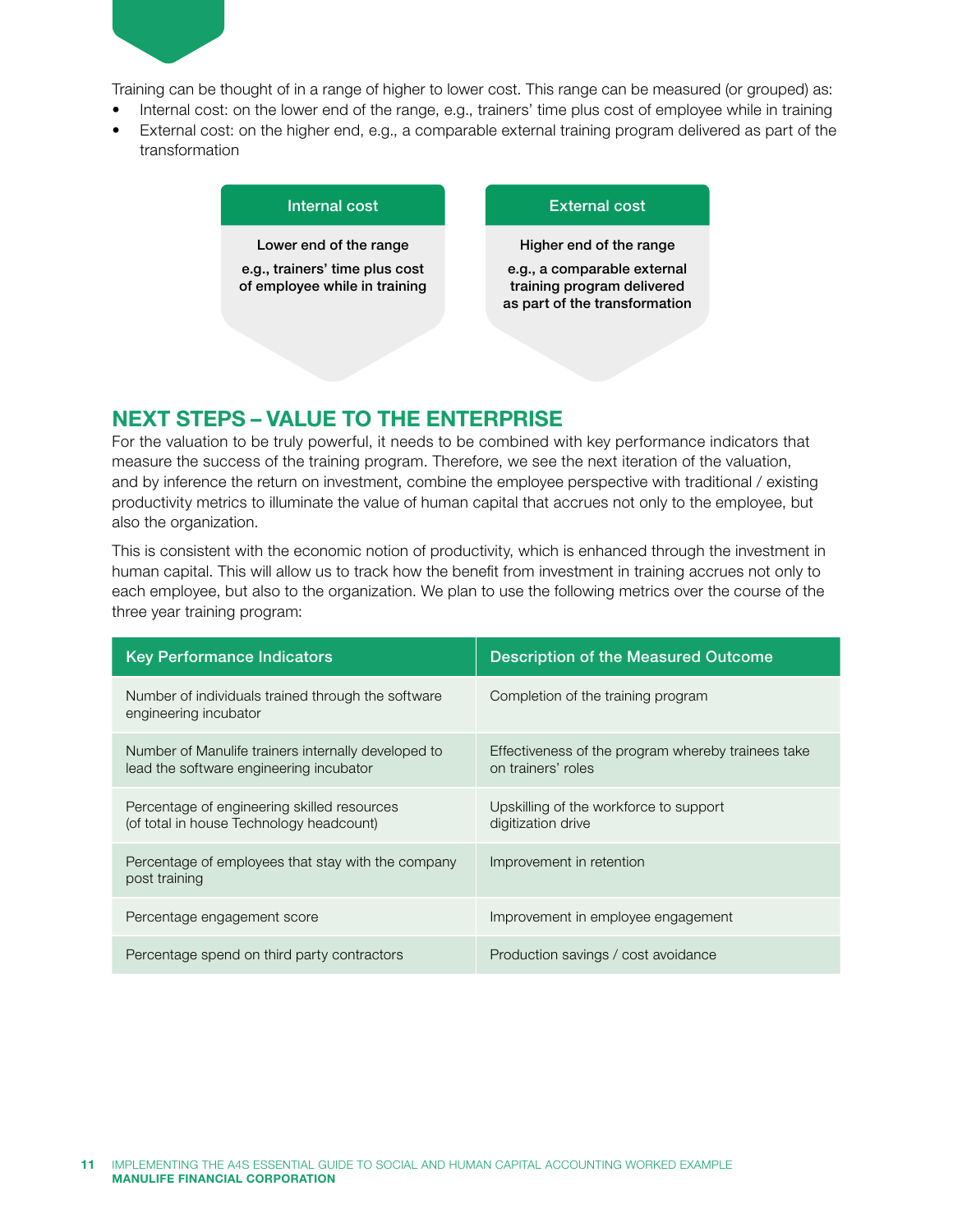

On completion of this project, achievement of the following outcomes would demonstrate successful delivery for each of the respective stakeholder groups:

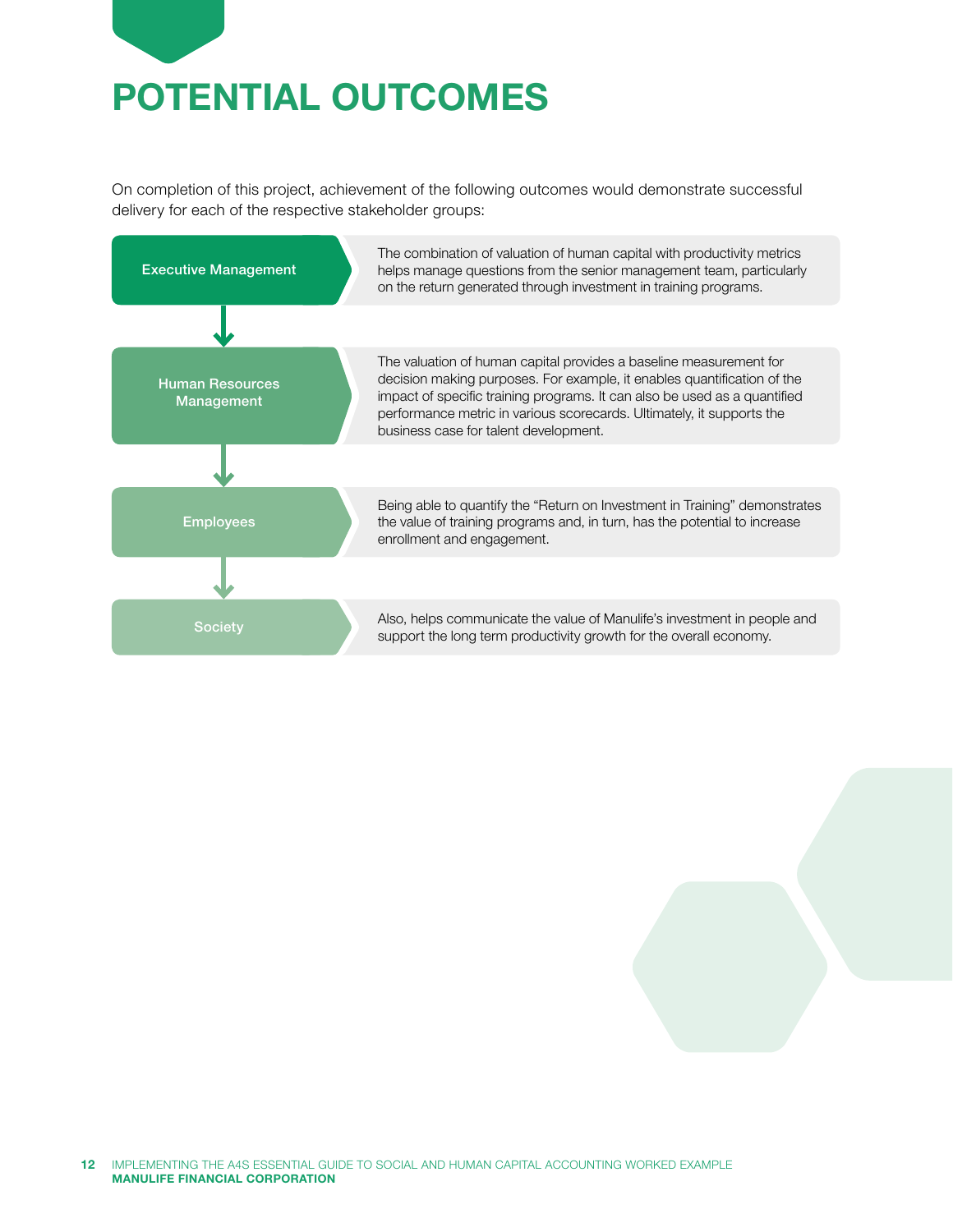

## KEY LEARNINGS

#### An iterative process

Overall, we found the process was iterative, requiring exploration of several options and a changing number of internal stakeholders. It is worth noting though that this occurred during substantial changes to senior management and to both corporate and talent strategy.

#### Data limitations

For newly initiated training programs, data limitation is the key challenge. The valuation is challenged by a lack of data availability for programs that have recently commenced, are in development, or are being introduced at a fast pace.

#### Lack of guidance for external reporting

In the absence of accounting guidance akin to that in place for reporting on financial capital, it may be challenging to disclose actual valuation outputs publicly.

## VALUATION CHALLENGES AND SOLUTIONS

| <b>Challenges</b>                                                                                                              | <b>Solutions</b>                                                                                                                                                                                                                                                                                                                                                                      |
|--------------------------------------------------------------------------------------------------------------------------------|---------------------------------------------------------------------------------------------------------------------------------------------------------------------------------------------------------------------------------------------------------------------------------------------------------------------------------------------------------------------------------------|
| <b>Confidentiality: access to Human Resources data</b><br>could identify salary of specific staff members.                     | Use data ranges, averages and leveraging HR staff to<br>provide analyzed dataset.                                                                                                                                                                                                                                                                                                     |
| <b>Margin of error:</b> simplifying assumptions can result<br>in too high / too low a value.                                   | Start with a pilot group / project, refine the model<br>through multiple iterations and provide a range for<br>value of human capital rather than definitive number.                                                                                                                                                                                                                  |
| Lack of accounting standard / guidance: no<br>standards or benchmarks exist to validate valuation<br>estimates or methodology. | Continue with the pilot to create the precedent.                                                                                                                                                                                                                                                                                                                                      |
| <b>Employee perspective:</b> method focuses on the<br>value that accrues to employees, not to the company<br>per se.           | The essence of the valuation is to highlight the value<br>of human capital to employees. It will provide a<br>quantified metric. The case that solid human capital<br>development ensures resilient business performance<br>has already been made: employees are our key<br>stakeholders along with customers and investors, and<br>team culture is part of our strategic priorities. |
| Not a corporate perspective: approach does not<br>reflect future productivity improvements.                                    | To take the employee focused valuation further, one<br>could theoretically use an economy wide proxy to<br>estimate future productivity increases, e.g., the gross<br>value add statistics. <sup>5</sup>                                                                                                                                                                              |
| <b>Assumptions:</b> model assumes salary and bonus is<br>equal to an employee's market value.                                  | This is a reasonable assumption in economics. Also,<br>company specific compensation growth rates could<br>be higher than inflation.                                                                                                                                                                                                                                                  |

5 Gross Value Add – Office of National Statistics. Retrieved from [www.ons.gov.uk/economy/grossvalueaddedgva](https://www.ons.gov.uk/economy/grossvalueaddedgva)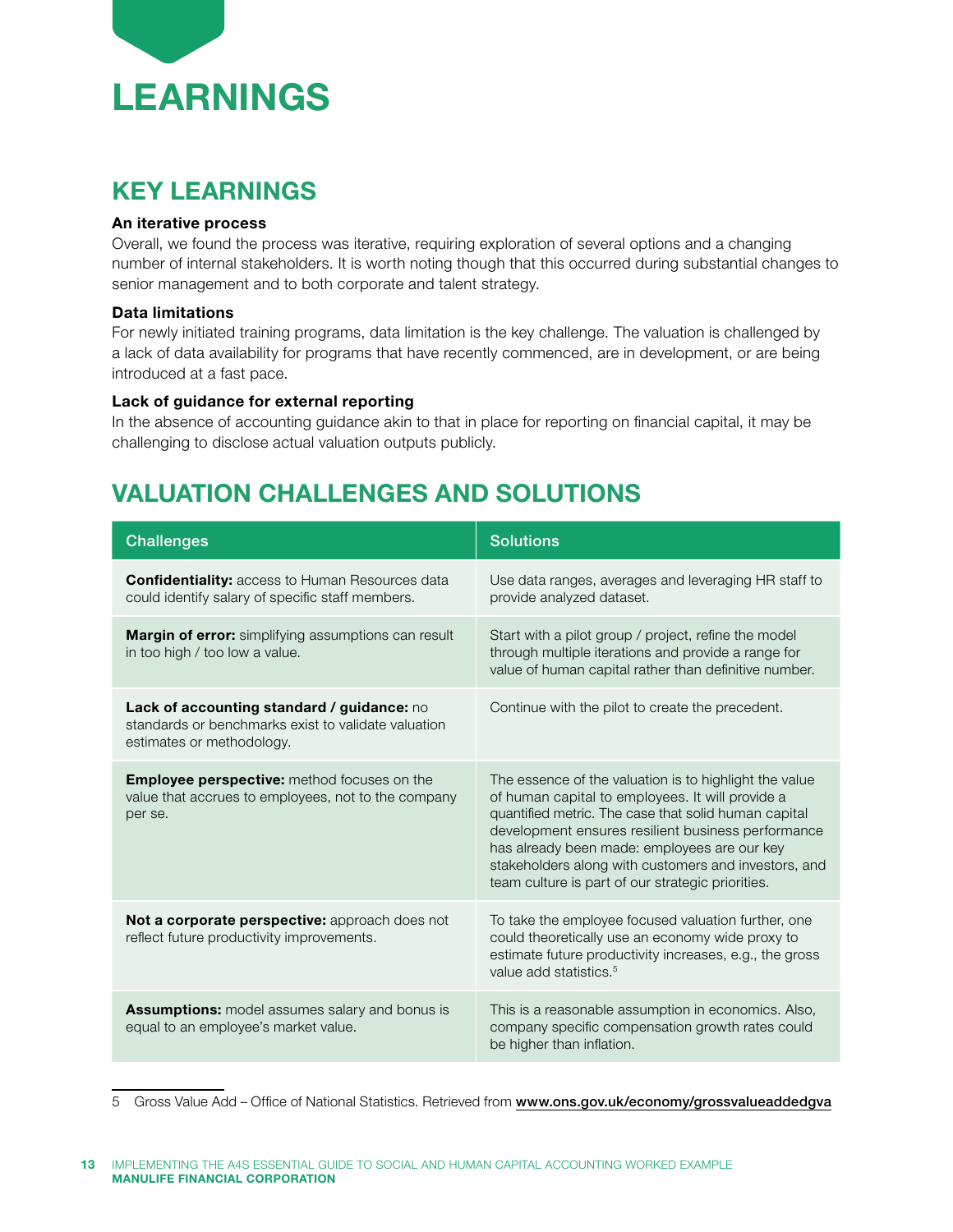| <b>Challenges</b>                                                                                    | <b>Solutions</b>                                                                                                                                               |  |
|------------------------------------------------------------------------------------------------------|----------------------------------------------------------------------------------------------------------------------------------------------------------------|--|
| <b>Timelines:</b> assumptions had to be made about<br>timing and size of post training compensation. | Longer term horizon may be needed to attribute<br>investment in training to growth in human capital due<br>to lag between investment and increase in salaries. |  |
| <b>Context:</b> lack of a relative context for the valuation.                                        | Can be compared against replacement cost.                                                                                                                      |  |
| <b>Pilot:</b> limited in the scope of programs covered.                                              | Going forward, approach could be applied to produce<br>the company wide valuation of human capital.                                                            |  |
| <b>Human Capital concept:</b> not intuitive in a corporate<br>context.                               | Education of internal stakeholders is needed.                                                                                                                  |  |

Beyond Manulife, we look forward to greater adoption of the income based approach to human capital valuation. We also look forward to the uptake by accounting associations and standard setters on the development of initial guidance in this space. Our Finance team and the wider A4S project team welcomes your questions and recommendations.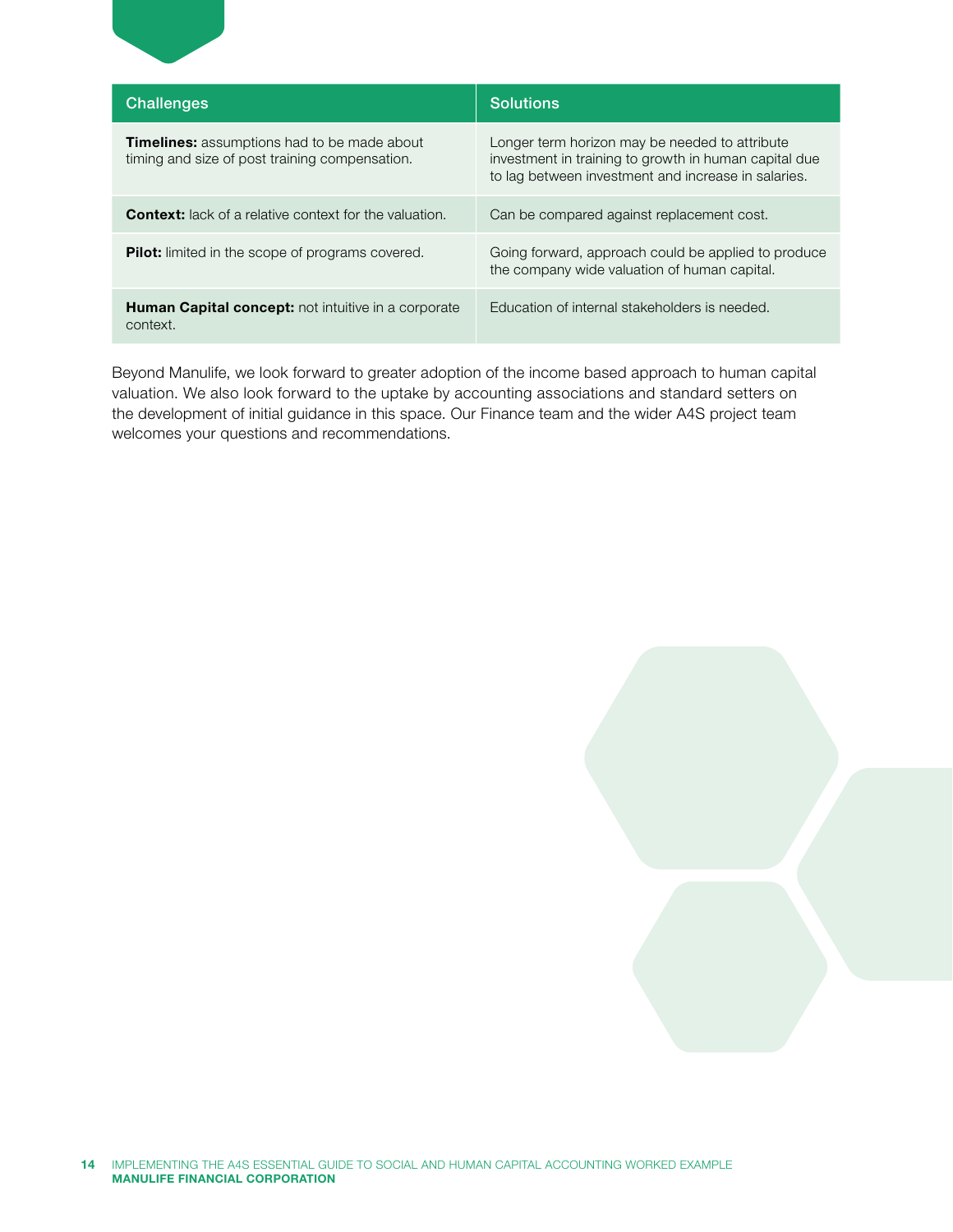

For the purposes of our worked example, we define the following terms:

| Human capital                              | present value of employee's future earnings whilst they are with<br>the organization               |
|--------------------------------------------|----------------------------------------------------------------------------------------------------|
| <b>Employee earnings</b>                   | market based compensation, such as salary and bonus                                                |
| <b>Training</b>                            | upskilling program paid for by the organization                                                    |
| <b>Return on Investment</b><br>in training | post training change in human capital value scaled to the organization's<br>investment in training |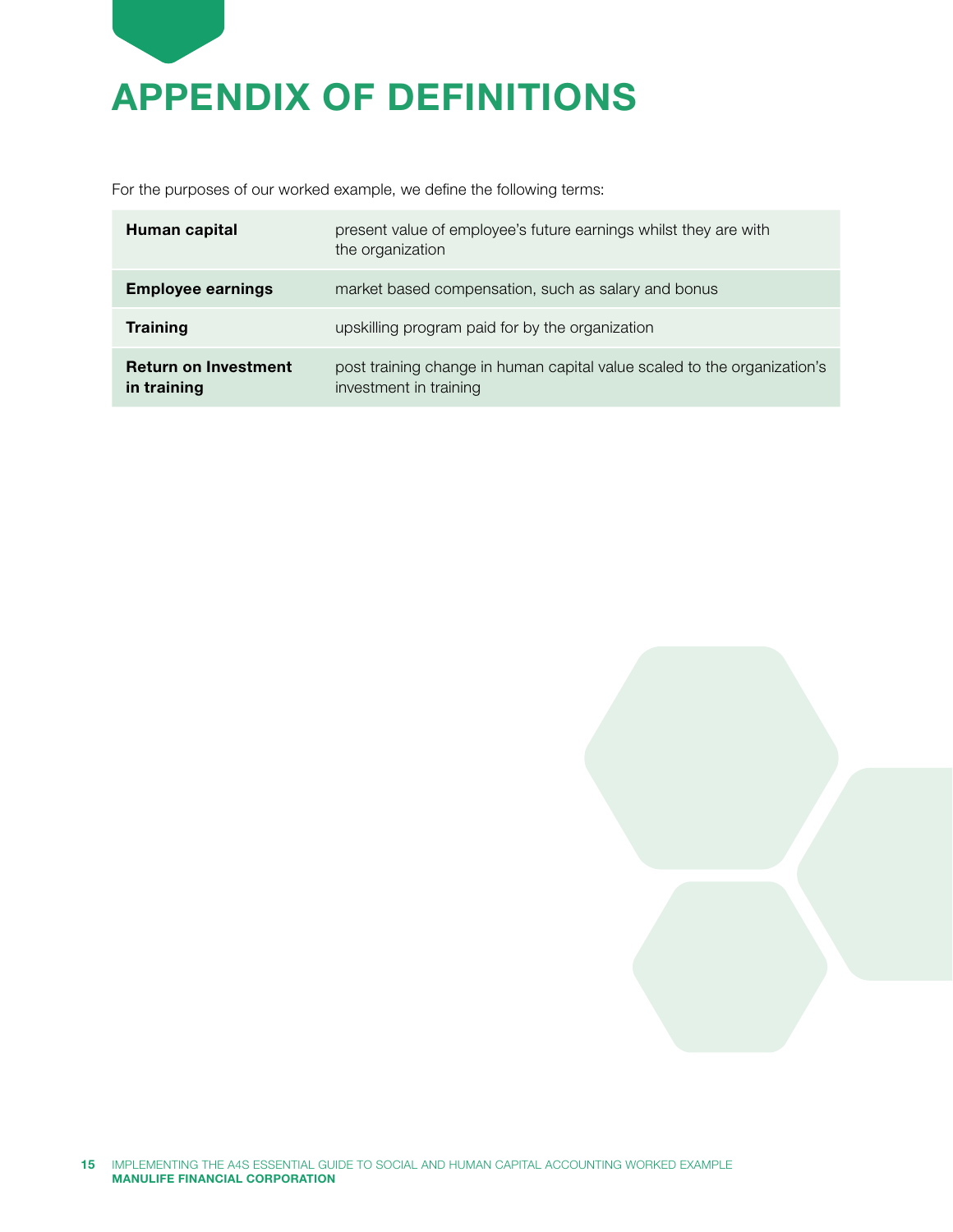

### CANADIAN CHAPTER OF THE A4S CFO LEADERSHIP **NETWORK**

#### SOCIAL AND HUMAN CAPITAL ACCOUNTING PROJECT TEAM

Rami El Jurdi, Vice President of Finance, Brookfield Asset Management

Lori Pearson, Managing Partner and Chief Operating Officer, Brookfield Asset Management

Andrew Yorke, Vice President, Corporate Finance Services, The Co-operators Group

**Michelle Lennox.** Assistant Vice President. Group Finance, Manulife

Yulia Reuter, Director, Sustainability Accounting, Manulife

Alka Johri, Senior Planning Advisor, Metrolinx

Robert Siddall, Former Chief Financial Officer, Metrolinx

Leslie Morgan, Executive Director, HR Analytics, **WSIB** 

Andrey Timofeev, Senior Finance Advisor, Office of the CFO, WSIB

#### CONTACT INFORMATION

To learn more about the Canadian Chapter of The Prince of Wales's Accounting for Sustainability Project (A4S) CFO Leadership Network please contact **Davinder Valeri**, Executive Director, Canadian Chapter of the A4S CFO Leadership Network [A4SCFONetwork@cpacanada.ca](mailto:A4SCFONetwork%40cpacanada.ca?subject=)

#### **DISCLAIMER**

This worked example was prepared by the Chartered Professional Accountants of Canada (CPA Canada) as non-authoritative guidance. CPA Canada and the authors do not accept any responsibility or liability that might occur directly or indirectly as a consequence of the use, application or reliance on this material.

Copyright © 2019 Chartered Professional Accountants of Canada

All rights reserved. This publication is protected by copyright and written permission is required to reproduce, store in a retrieval system or transmit in any form or by any means (electronic, mechanical, photocopying, recording, or otherwise). For information regarding permission, please contact [permissions@cpacanada.ca](mailto:permissions%40cpacanada.ca?subject=)

#### A4S CANADIAN CHAPTER TEAM

Davinder Valeri, Executive Director, Canadian Chapter of the A4S CFO Leadership Network

Andrew Kornel, Project Manager, Canadian Chapter of the A4S CFO Leadership Network

Gia Runcie, Administrative Assistant, Canadian Chapter of the A4S CFO Leadership Network

Helen Slinger, Executive Director, A4S, Quality Assurance and Technical Support team

**Susan Whyte, Senior Manager – International, A4S** 

Dilek Eybek, Technical Support, PwC

Laura Plant, Member of the Social and Human Capital Accounting Quality Assurance and Technical Support team, PwC